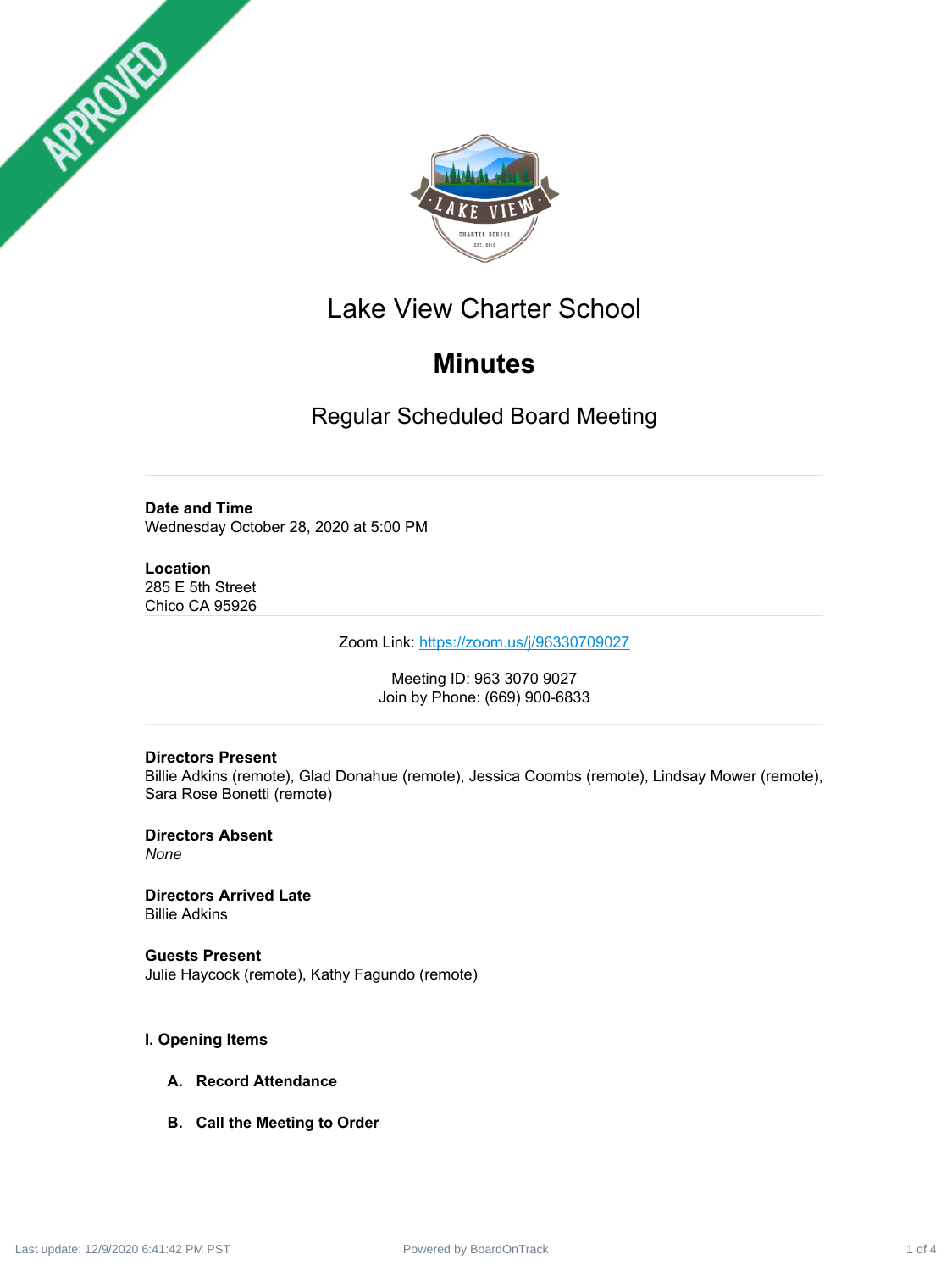Lindsay Mower called a meeting of the board of directors of Lake View Charter School to order on Wednesday Oct 28, 2020 @ 5:03 PM.

#### **C. Approval of the Agenda**

Lindsay Mower made a motion to approve the agenda noting that the Executive Director report and community connections report are combined.

Glad Donahue seconded the motion.

The board **VOTED** unanimously to approve the motion.

**Roll Call** Sara Rose Bonetti Aye Glad Donahue Aye Lindsay Mower Aye Jessica Coombs Aye

#### **D. Public Comments**

Kelly made a public comment regarding in person classes. Billie Adkins arrived late.

#### **E. Executive Director's Report**

Julie Haycock presented the Executive Director's report. Amy Frydenlund discussed enrichment services. Dr. Amanda Johnson provided special education updates. Dianne Curtis discussed community connections.

#### **F. Community Connections Presentation**

Included in the Executive Director's report.

#### **G. Approve Minutes**

Lindsay Mower made a motion to approve the minutes from Regular Scheduled Board Meeting on 09-23-20. Billie Adkins seconded the motion. The board **VOTED** unanimously to approve the motion. **Roll Call** Glad Donahue Aye Jessica Coombs Aye Sara Rose Bonetti Aye Billie Adkins Aye Lindsay Mower Aye Contract 2 of 4 Lake Market 2 of 4 Lake View Charter School - Regular Schedule Schedule School - Regular School - Regular Schedule Distribution - Minutes - Wednesday October 2020 at 5:00 PM Lake University of 12/9/2020 at

#### **II. Operations**

#### **A. Attorney Contract and Conflict Waiver**

Julie Haycock introduced Wayne Strumpfer from Young, Minney, and Corr who gave an overview of their firm.

Lindsay Mower made a motion to approve the Attorney Contract and Conflict Waiver. Sara Rose Bonetti seconded the motion.

The board **VOTED** unanimously to approve the motion.

**Roll Call**

Sara Rose Bonetti Aye Billie Adkins Aye Jessica Coombs Aye Lindsay Mower Aye Glad Donahue Aye

#### **B. Updated Homeschool Teacher Job Description**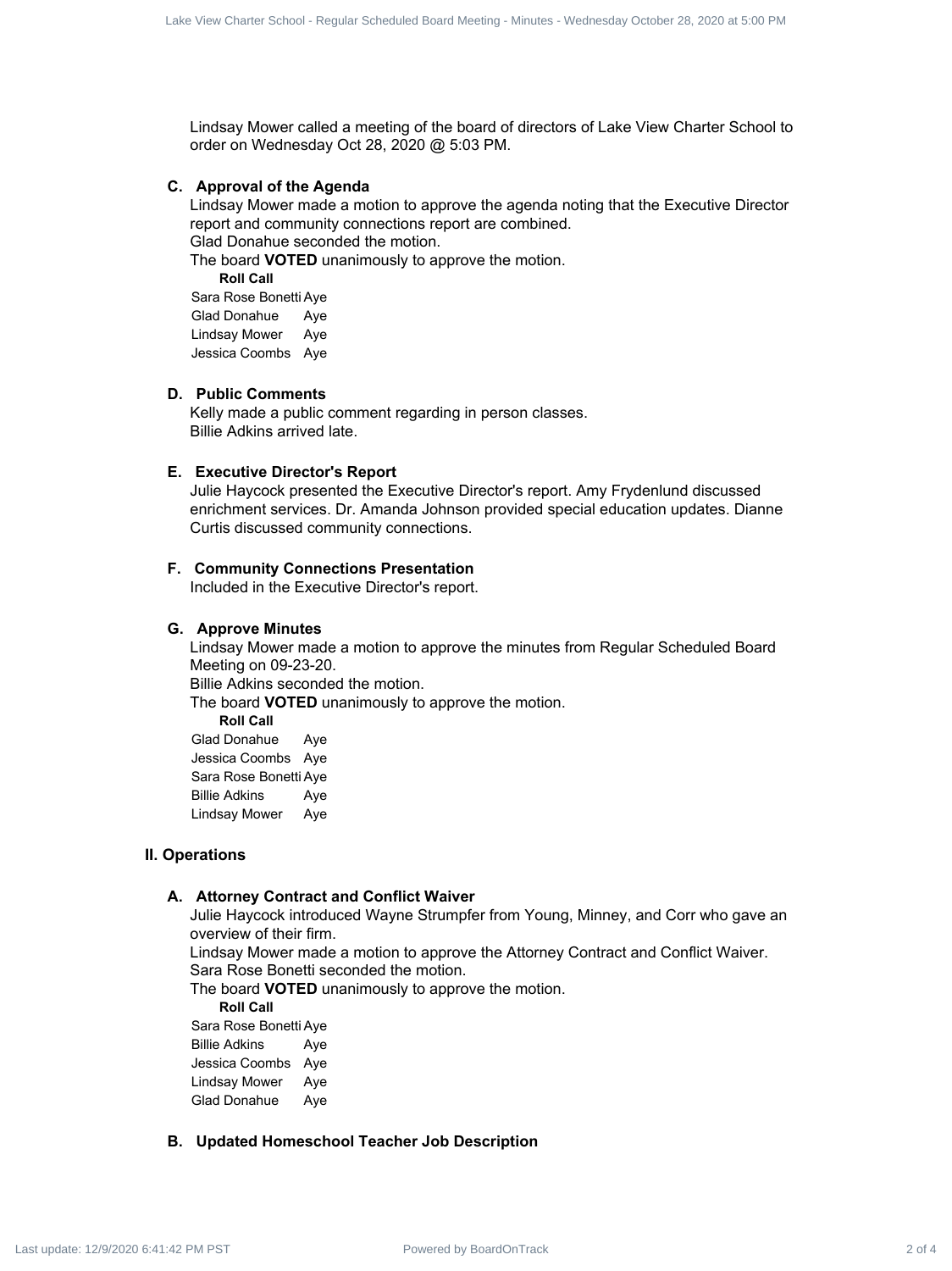Julie Haycock introduced Kathleen Daugherty who is helping the school with updated job descriptions. Sara Rose Bonetti made a motion to approve the updated Homeschool Teacher Job Description as a template. Power Contract 3 of 4 Lake View Charter 3 of 4 Lake View Charter 3 of 4 Lake View Charter 3 of 4 Lake View Charter School - Regular Schedule Board - Minutes - Wednesday October 28, 2020 at 5:00 PM Lake View Charter Schedul

Billie Adkins seconded the motion.

The board **VOTED** unanimously to approve the motion.

**Roll Call**

Billie Adkins Aye Sara Rose Bonetti Aye Glad Donahue Aye Jessica Coombs Aye Lindsay Mower Aye

#### **III. Finance**

#### **A. September Financials**

Billie Adkins made a motion to approve the September Financials as presented by Darlington Ahaiwe.

Sara Rose Bonetti seconded the motion.

The board **VOTED** unanimously to approve the motion.

**Roll Call**

Jessica Coombs Aye Lindsay Mower Aye Sara Rose Bonetti Aye Glad Donahue Aye Billie Adkins Aye

#### **B. Staff Sharing Memorandum of Understanding**

Billie Adkins made a motion to approve the Staff Sharing Memorandum of Understanding as presented by Julie Haycock. Sara Rose Bonetti seconded the motion.

The board **VOTED** unanimously to approve the motion.

**Roll Call** Billie Adkins Aye Lindsay Mower Aye Sara Rose Bonetti Aye Glad Donahue Aye

Jessica Coombs Aye

#### **IV. Academic Excellence**

#### **A. Special Education Extended School Year (ESY) for 2020-2021**

Glad Donahue made a motion to approve the Special Education Extended School Year (ESY) for 2020-2021 dates. Billie Adkins seconded the motion.

The board **VOTED** to approve the motion.

**Roll Call**

Lindsay Mower Aye Glad Donahue Aye Jessica Coombs Aye Billie Adkins Aye Sara Rose Bonetti Aye

#### **V. Closing Items**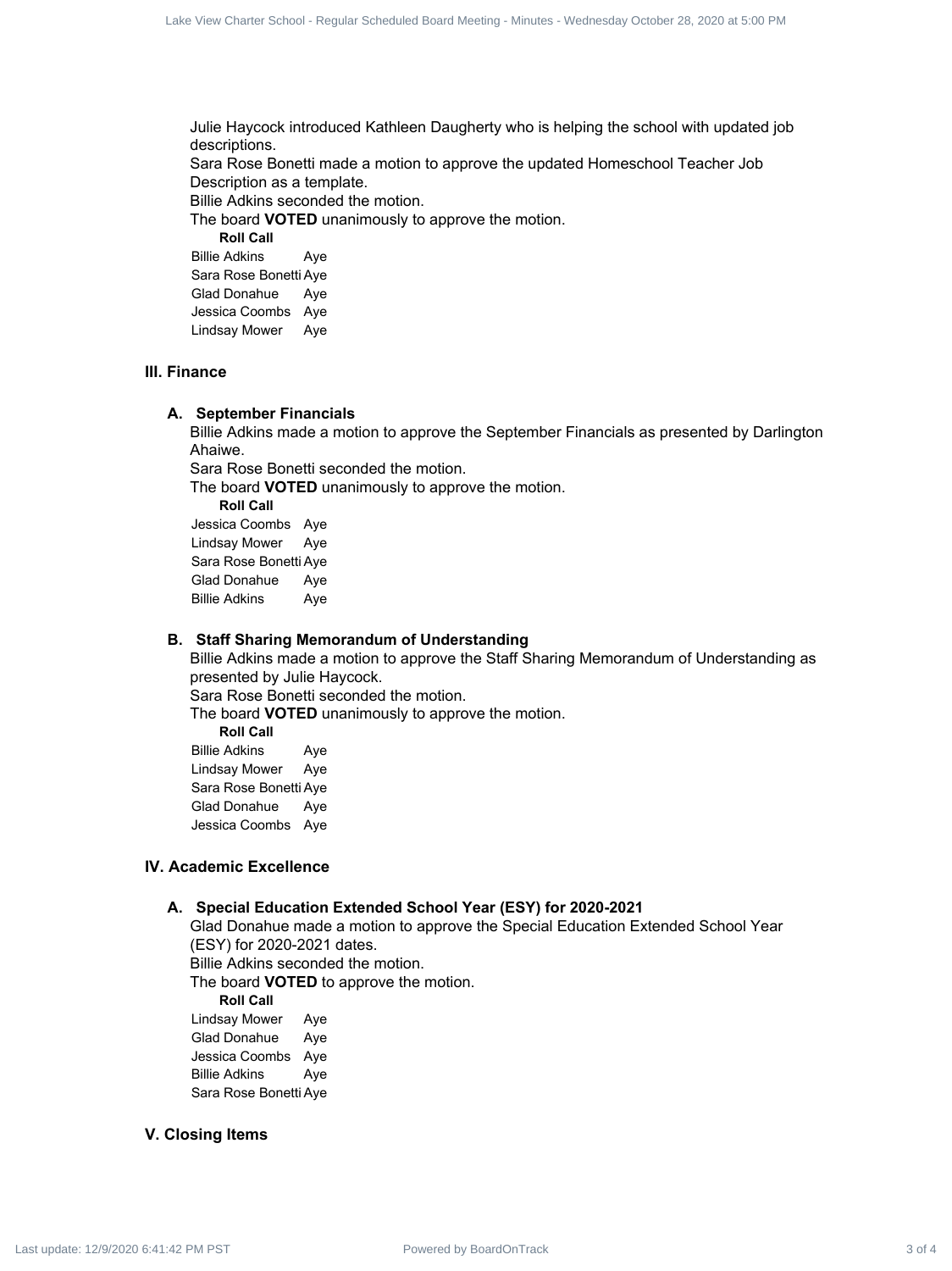#### **A. Board of Director's Comments & Requests**

Sara Rose Bonetti asked for more information on using instructional funds for in person services. The board would like Amy Frydenlund to present an update about this at the next board meeting.

Glad Donahue is interested in discussing having a student representative at school board meetings.

Glad Donahue is interested in the board considering making a statement regarding social justice. They would like a presentation from the MDIT team next month.

#### **B. Announcement of Next Regular Scheduled Board Meeting**

Next meeting is November 18, 2020 at 5:00 p.m.

#### **C. Adjourn Meeting**

There being no further business to be transacted, and upon motion duly made, seconded and approved, the meeting was adjourned at 6:52 PM.

Respectfully Submitted, Lindsay Mower

Prepared by: Kathy Fagundo

Noted by: Billie Adkins (Dec 11, 2020 14:33 PST) [Billie Adkins](https://na2.documents.adobe.com/verifier?tx=CBJCHBCAABAAtbpMwoaXjiSCaecWfU-zQ1gChWFOTWcM)

Board Secretary

Public Comment Rules: Members of the public may address the Board on agenda or non-agenda items through the teleconference platform, Zoom. Zoom does not require the members of the public to have an account or login. Please either utilize the chat option to communicate to the administrative team of your desire to address the Board or simply communicate orally your desire to address the Board when the Board asks for public comments. Speakers may be called in the order requests are received. Comments are limited to 2 minutes each, with no more than 15 minutes per single topic. If a member of the public utilizes a translator to address the Board, those individuals are allotted 4 minutes each. If the Board utilizes simultaneous translation equipment in a manner that allows the Board to hear the translated public testimony simultaneously, those individuals are allotted 2 minutes each. By law, the Board is allowed to take action only on items on the agenda. The Board may, at its discretion, refer a matter to school staff or calendar the issue for future discussion. Fowered by Board Alberta 4 Care Comments & Requests <br>
A Board of Director Schedule Charter Schedule and the state of 4 Lake View Charter Schedule Board Meeting - Wednesday October 28, 2020 at 5:00 PM Lace Charter Schedule

Note: The Governing Board encourages those with disabilities to participate fully in the public meeting process. If you need a disability-related modification or accommodation, including auxiliary aids or services, to participate in the public meeting, please contact the Governing Board Office at 951-290-3013 at least 48 hours before the scheduled board meeting so every reasonable effort can be made to accommodate you. (Government Code § 54954.2; Americans with Disabilities Act of 1990, § 202 (42 U.S.C. § 12132)).